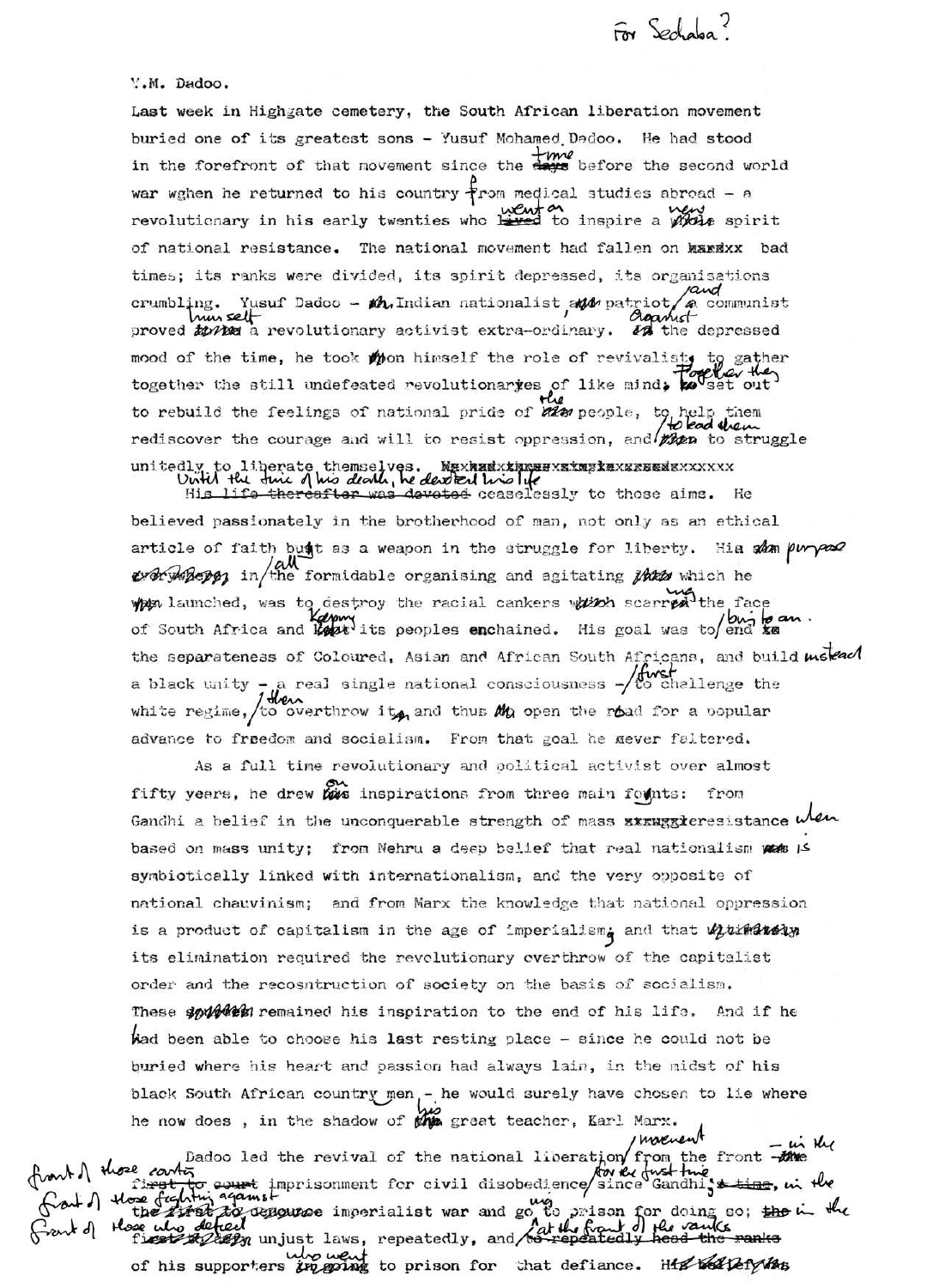Ż.  $\omega$   $\rho$ He never that leaders make the movement and the history and pays but rather that the movement makes its leaders and its history; that the leaders have<br>no special privilege or authority, purchalgonizations special, unenviable<br>privilege of being in the forefront of the firing line when the movement<br> point the major milestones along the road of the national movement's revival from 1939 until its clandstine years it made noierground after 1960. was provided the first steps towards all black untiy to the Non-European United Front, in the later consolidation/through the Xuma-Dadoo pact woith the African National Congress; in the joint Indian-African Congress campaigns of Defiance of Unjust Laws and the organising of general strikes<br>in the sixties; and/in the organisation outside South Africa of a new base for the resistance movement, in concert with Oliver Tambo and others.

لمديها became the front-line spokesman for many struggles; he never claimed for this watured individual himself any special glory or proprietory rights. Driven by build to

 $\downarrow$  become a public orators and agitator extraordinary, he remained to the last a somewhat shy, quiet and simple citizen, wary of the limelight. He wore his status diffidently, without any of the pride and arrogance that public acclaim and high office often carries in its train. Histories will record the many honours and titles he accumulated in his career: President of the Transvaal Indian Congress, and later of the South African Indian Congress: Chairman of the South African Communist Party; Vice-chairman of the ANC's Revolutionary Council which spearheads the contemporary revolutionary attacks against the apartheid state; Presidium member of the World Peace Council; Isitwaladwe - the South African movement's rare award for excpetionally distinguished servuce, the Dimitrov Medal - and so on, and on.<br>But the histogries will not recall the moneticides work and contributione, where wall the overlaid with the honours - the many small, tedious, endlessly demandingmobilising campaigns conducted from door to door, from the came to the come,

tratal closed, through a thousand small and unrecorded meetings in homes through<br>the length and breadth of the country through which be persuaded in air , and which pot his own people figure in his own times, known everywhere, loved everywhere, respected<br>everywhere - but never separated by the pomp of title and office these and

person

There was a time - perhaps it is still  $\clubsuit$  - when portraits of Dadoo hung in almost every Asian home throughout the country - and in many African ho, mes too - alongside the mezzotints of Gandhi and Nehru and perhaps King George. In the hostile and counter-revolutionary atmosphere, yesetw

with police and thought control everywhere in South Afrisa

 $svel$  a tup  $-$